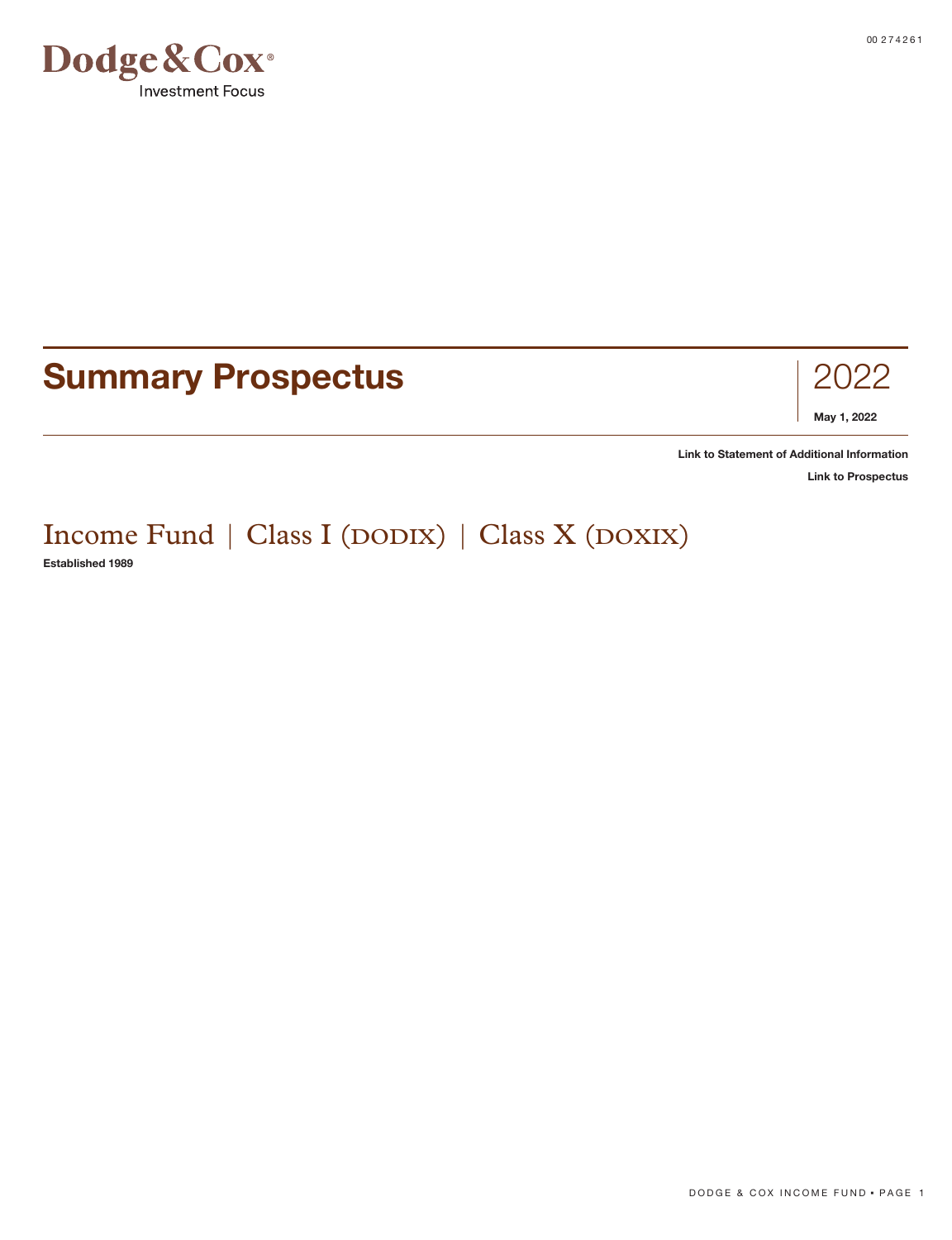## Dodge & Cox Income Fund

#### Investment Objectives

The Fund seeks a high and stable rate of current income, consistent with long-term preservation of capital. A secondary objective is to take advantage of opportunities to realize capital appreciation.

#### Fees and Expenses

This table describes the fees and expenses that you may pay if you buy, hold and sell shares of the Fund. You may pay other fees, such as brokerage commissions and other fees to financial intermediaries, which are not reflected in the tables and examples below.

| <b>Shareholder Fees</b><br>(fees paid directly from your investment) | Dodge & Cox<br>Income - Class I | Dodge & Cox<br>Income - Class X |
|----------------------------------------------------------------------|---------------------------------|---------------------------------|
| Sales charge (load) imposed                                          |                                 |                                 |
| on purchases                                                         | <b>None</b>                     | <b>None</b>                     |
| Deferred sales charge (load)                                         | <b>None</b>                     | <b>None</b>                     |
| Sales charge (load) imposed on                                       |                                 |                                 |
| reinvested distributions                                             | <b>None</b>                     | <b>None</b>                     |
| Redemption fee                                                       | <b>None</b>                     | <b>None</b>                     |
| Exchange fee                                                         | <b>None</b>                     | <b>None</b>                     |

#### Annual Fund Operating Expenses

| (expenses that you pay each year as a<br>percentage of the value of your investment) Income - Class I | Dodge & Cox | Dodge & Cox<br>Income - Class X |
|-------------------------------------------------------------------------------------------------------|-------------|---------------------------------|
| Management fees*                                                                                      | 0.40%       | 0.35%                           |
| Distribution and/or service (12b-1) fees                                                              | None        | None                            |
| Other expenses (custody, accounting,                                                                  |             |                                 |
| legal, etc.)**                                                                                        | 0.01%       | 0.01                            |
| <b>Total Annual Fund Operating Expenses</b>                                                           | 0.41%       | $0.36\%$ ***                    |
| <b>Expense Reimbursement</b>                                                                          | None        | $0.03\%***$                     |
| Net Expenses                                                                                          | 0.41%       | $0.33\%$ ***                    |

Management fees include investment advisory fee expenses of 0.30% for each class of the Dodge & Cox Income Fund; and administrative services fee expenses of 0.10% for Dodge & Cox Income — Class I shares and 0.05% for Dodge & Cox Income — Class X shares.

- The "Other expenses" of Dodge & Cox Income  $-$  Class I shares have been restated to reflect expenses expected to be incurred during the current fiscal year. The "Other expenses" of Dodge & Cox Income —Class X shares have been estimated to reflect expenses expected to be incurred during the current fiscal year
- .\*\*\* Dodge & Cox has contractually agreed to reimburse the Fund for all ordinary expenses to the extent necessary to maintain Total Annual Fund Operating Expenses of the Dodge & Cox Income — Class X shares at 0.33% until April 30, 2023. This agreement cannot be terminated prior to April 30, 2023 other than by resolution of the Fund's Board of Trustees. The term of the agreement renews annually unless terminated with 30 days' written notice by either party prior to the end of the term. The agreement does not permit Dodge & Cox to recoup any fees waived or payments made to the Fund for a prior year.

**Example:** This example is intended to help you compare the cost of investing in the Fund with the cost of investing in other mutual funds.

The example assumes that:

▪ You invest \$10,000 in Dodge & Cox Income — Class I shares and/or Dodge & Cox Income — Class X shares of the Fund for the time periods indicated and then redeem all of your shares of Dodge & Cox Income — Class I and/or Dodge & Cox Income — Class X shares at the end of those time periods;

- Your investment has a 5% return each year; and
- **The Fund's operating expenses remain the same.**
- Dodge & Cox or the Fund terminates the Class X expense reimbursement agreement as of April 30, 2023.

Although your actual costs may be higher or lower, based on these assumptions your costs would be:

|                              | 1 Year | 3 Years 5 Years |       | 10 Years |
|------------------------------|--------|-----------------|-------|----------|
| Dodge & Cox Income - Class I | \$42   | \$132           | \$230 | \$518    |
| Dodge & Cox Income - Class X | \$34   | \$113           | \$199 | \$453    |

#### Portfolio Turnover

The Fund incurs transaction costs when Dodge & Cox buys and sells securities (or "turns over" the portfolio). A higher portfolio turnover rate may indicate higher transaction costs and may result in higher taxes when Fund shares are held in a taxable account. These transaction costs, which are not reflected in annual Fund operating expenses or in the example, affect the Fund's performance. During the most recent fiscal year, the Fund's portfolio turnover rate was 91% of the average value of its portfolio.

#### Principal Investment Strategies

The Fund invests in a diversified portfolio of bonds and other debt securities. Under normal circumstances, the Fund will invest at least 80% of its total assets in (1) investment-grade debt securities and (2) cash equivalents. "Investment grade" means (i) securities rated Baa3 or higher by Moody's Investors Service ("Moody's"), or BBBor higher by Standard & Poor's Global Ratings ("S&P") or Fitch Ratings ("Fitch"), or equivalently rated by any nationally recognized statistical rating organization ("NRSRO"), or, (ii) if unrated, deemed to be of similar quality by Dodge & Cox. The Fund may invest up to 30% of its total assets in U.S. dollar-denominated securities of non-U.S. issuers, including emerging market issuers.

Debt securities in which the Fund invests include obligations issued or guaranteed by the U.S. government, its agencies or government sponsored entities ("GSEs"), mortgage- and asset-backed securities, corporate and municipal bonds, and may include other fixed and floating rate instruments including certain preferred securities. The Fund may invest up to 20% of its total assets in debt securities rated below investment grade, commonly referred to as highyield or "junk" bonds; provided no more than 5% of the Fund's total assets may be invested in securities rated below B3 or B- by Moody's, S&P, or Fitch. The Fund may also invest in interest rate derivatives, such as U.S. Treasury futures, for a variety of purposes, including, but not limited to, managing the Fund's duration or adjusting the Fund's exposure to debt securities with different maturities.

The proportions of Fund assets invested in various classes of debt securities will be revised in light of Dodge & Cox's appraisal of the economy, the relative yields of securities in the various market sectors, the investment prospects for issuers, and other factors. In selecting securities, Dodge & Cox considers many factors, including yield, credit quality, liquidity, covenants, call risk, duration, structure, and capital appreciation potential, as well as financially material environmental, social, and governance (ESG) issues.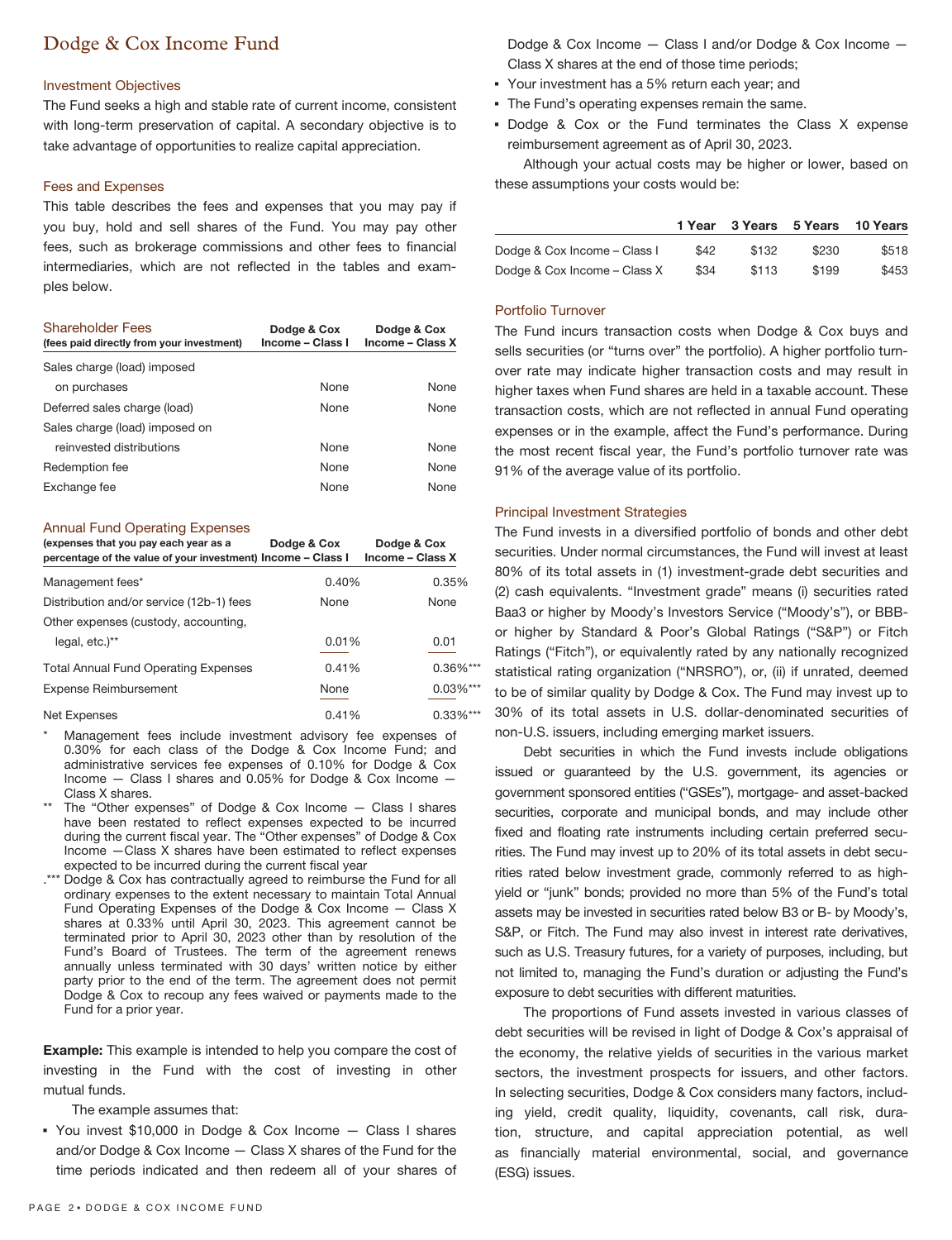#### Principal Risks of Investing

**You could lose money by investing in the Fund, and the Fund could underperform other investments. You should expect the Fund's share price and total return to fluctuate. The Fund's performance could be hurt by:**

- **.** Interest rate risk. Debt security prices may decline due to rising interest rates. The price of debt securities with longer maturities is typically affected more by rising interest rates than the price of debt securities with shorter maturities.
- Credit risk. An issuer or guarantor of a debt security may be unable or unwilling to make scheduled payments of interest and principal. Actual or perceived deterioration in an issuer's or guarantor's financial condition may affect a security's value.
- **Below investment-grade securities risk. Debt securities rated** below investment-grade, also known as high-yield or "junk" bonds, generally have greater credit risk, more price volatility, and less liquidity than investment-grade securities.
- Mortgage- and asset-backed securities risk. Mortgage- and certain asset-backed securities permit early repayment of principal based on prepayment of the underlying assets; changes in the rate of repayment affect the price and volatility of an investment. If prepayments occur more quickly than expected, the Fund receives lower interest payments than it expects. If prepayments occur more slowly than expected, it delays the return of principal to the Fund. Securities issued by certain GSEs are not issued or guaranteed by the U.S. Treasury; there is no assurance the U.S. government will provide support in the event a GSE issuer cannot meet its obligations.
- To-Be-Announced transaction risk. TBA mortgage backed securities transactions involve an agreement under which the buyer agrees to purchase a pool of mortgage-backed securities for a fixed price with payment and delivery at a scheduled future date, typically between 30 and 60 days in the future. During the settlement period of a TBA transaction, the buyer is at risk for any decline in the value of the securities to be delivered, while the seller is at risk that the value of the securities may increase. In order to maintain TBA exposure past the scheduled settlement date, a buyer must "roll" the transaction by selling its original position and simultaneously purchasing a similar new one with a settlement date further in the future. Each time the Fund rolls a TBA position (typically every 30-60 days), it incurs transaction costs, which are borne by the Fund and its shareholders, and reduces the total return of the Fund. Maintaining TBA exposure will increase a fund's portfolio turnover rate.
- Non-U.S. investment risk. Securities of non-U.S. issuers may be more volatile, harder to value, and have lower overall liquidity than U.S. securities. Non-U.S. issuers may be subject to political, economic, or market instability, or unfavorable government action in their local jurisdictions or economic sanctions or other restrictions imposed by U.S. or foreign regulators. There may be less information publicly available about non-U.S. issuers and their securities, and those issuers may be subject to lower levels of government regulation and oversight. Non-U.S. securities may decline in value due to conditions specific to an individual country, including unfavorable economic conditions relative to the United States. There may be increased risk of delayed transaction settlement. These risks may be higher when investing in emerging

market issuers. Certain of these elevated risks may also apply to securities of U.S. issuers with significant non-U.S. operations.

- **Example 1** Liquidity risk. The Fund may not be able to purchase or sell a security in a timely manner or at desired prices or achieve its desired weighting in a security. Liquidity risk may result from the lack of an active market or a reduced number and capacity of traditional market participants to make a market in fixed income securities, and may be magnified during times of market stress or under circumstances that cause increased supply in the market due to unusually high selling activity.
- **Derivatives risk.** Investing with derivatives, such as interest rate swaps and futures, involves risks additional to and possibly greater than those associated with investing directly in securities. The value of a derivative may not correlate to the value of the underlying instrument to the extent expected. A derivative can create leverage because it can result in exposure to an amount of a security, index, or other underlying investment (a "notional amount") that is substantially larger than the derivative position's market value. Often, the upfront payment required to enter into a derivative is much smaller than the potential for loss, which for certain types of derivatives may be unlimited. The Fund may not be able to close a derivatives position at an advantageous time or price. For over-the-counter derivatives transactions, the counterparty may be unable or unwilling to make required payments and deliveries, especially during times of financial market distress. Changes in regulation relating to a mutual fund's use of derivatives and related instruments may make derivatives more costly, limit the availability of derivatives, or otherwise adversely affect the value or performance of derivatives and the Fund.
- Call risk. If interest rates fall, issuers of callable bonds may repay securities with higher interest rates before maturity. This could cause the Fund to lose potential price appreciation and reinvest the proceeds in securities with lower interest rates or more credit risk.
- Sovereign and government-related debt risk. An issuer of sovereign debt or the governmental authorities that control the repayment of the debt may be unable or unwilling to repay principal or interest when due. In the event of a default by a governmental entity on a sovereign debt obligation, there may be few or no effective legal remedies for collecting on such debt.
- **Manager risk. Dodge & Cox's opinion about the intrinsic worth or** creditworthiness of a company or security may be incorrect or the market may continue to undervalue a company or security. Depending on the market conditions, Dodge & Cox's investing style may perform better or worse than portfolios with a different investment style. Dodge & Cox may not make timely purchases or sales of securities for the Fund. The Fund may underperform the broad market, relevant indices, or other funds with similar objectives and investment strategies.
- **Market risk. Investment prices may increase or decrease, some**times suddenly and unpredictably, due to general market conditions. Local, regional or global events such as war, acts of terrorism, the spread of infectious illness or other public health issue, recessions, inflation, or other events could also have a significant impact on the Fund and its investments and potentially increase the risks described above.
- **· Hybrid securities risk. Hybrid securities are typically subordinated** to an issuer's senior debt instruments; therefore, they are subject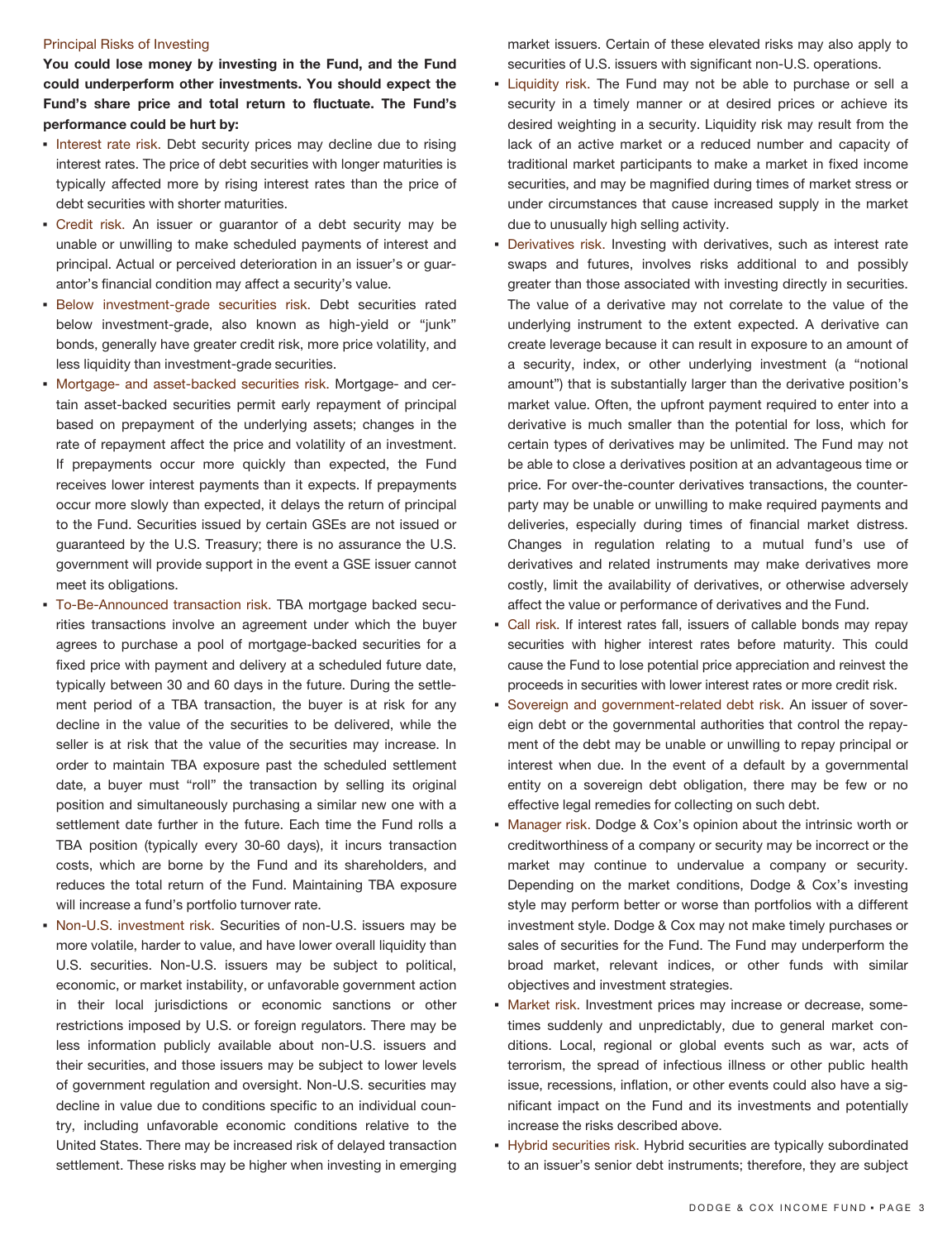to greater credit risk than those senior debt instruments. Many hybrid securities are subject to provisions permitting their issuers to skip or defer distributions under specified circumstances. Hybrid securities may have limited or no voting rights and may have substantially lower overall liquidity than other securities. Certain types of hybrid securities, such as non-cumulative perpetual preferred stock, are issued predominantly by companies in the financial services industry and thus may present increased risk during times of financial upheaval, which may affect financial services companies more than other types of issuers.

**An investment in the Fund is not a deposit of a bank and is not insured or guaranteed by the Federal Deposit Insurance Corporation or any other government agency.**

#### Performance Information

The following bar chart and table are intended to help you understand the risks of investing in the Fund. The bar chart shows changes in the Dodge & Cox Income — Class I shares' returns from year to year. The table shows how the average annual total returns of the Funds' Dodge & Cox Income — Class I shares and Dodge & Cox Income — Class X shares compare to those of a broad measure of market performance.

The Fund's past performance (before and after taxes) does not necessarily indicate how the Fund will perform in the future. Visit the Fund's website at dodgeandcox.com or call 800-621-3979 for current performance figures.



**Highest/Lowest quarterly results for Dodge & Cox Income Fund — Class I shares during the time period were: Highest: 5.98% (quarter ended June 30, 2020) Lowest: –2.52% (quarter ended March 31, 2021)**

#### Average Annual Total Returns for the Periods Ended 12/31/2020

| Dodge & Cox                                      |          |                         |       |
|--------------------------------------------------|----------|-------------------------|-------|
| Income – Class I                                 |          | 1 Year 5 Years 10 Years |       |
| Return before taxes                              | $-0.91%$ | 4.37%                   | 4.07% |
| Return after taxes on distributions              | $-2.05$  | 2.94                    | 2.67  |
| Return after taxes on distributions and sale of  |          |                         |       |
| Fund shares                                      | $-0.40$  | 2.79                    | 2.55  |
| Dodge & Cox<br>Income - Class X*                 |          |                         |       |
| Return before taxes                              | $-0.91$  | 4.37                    | 4.07  |
| Bloomberg U.S. Aggregate Bond Index (reflects no |          |                         |       |

- deduction for expenses or taxes) –1.54 3.57 2.90
- Because Dodge & Cox Income  $-$  Class X shares have not had returns for a full calendar year as of the date of this prospectus, the figures shown in the table above for Dodge & Cox Income — Class X shares provide performance information for Dodge & Cox Income shares. Dodge & Cox Income — Class X shares would have had higher returns because (i) Dodge & Cox Income — Class I shares and Dodge & Cox Income — Class X shares represent interests in the same portfolio of securities and (ii) Dodge & Cox Income — Class X shares have lower expenses.

The after-tax returns shown above are for Dodge & Cox Income — Class I shares. The after-tax returns of Dodge & Cox Income — Class X shares will vary. After-tax returns are calculated using the historical highest individual federal marginal income tax rates, but do not reflect the impact of state or local taxes. Actual after-tax returns may differ depending on your individual circumstances. After-tax return figures do not apply to you if you hold your Fund shares through a tax-deferred arrangement such as a 401(k) plan or an individual retirement account.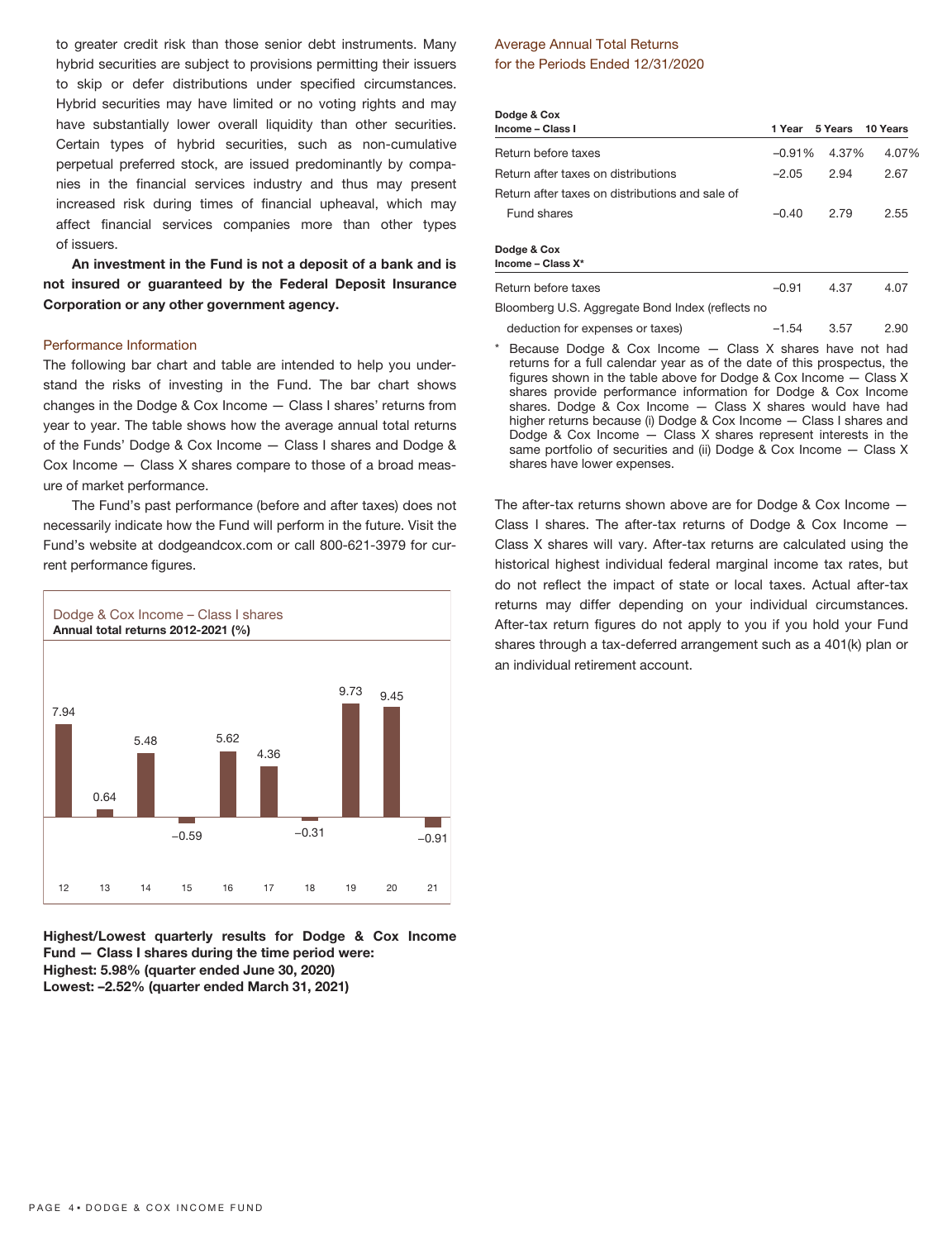#### Fund Management

Dodge & Cox serves as investment manager to the Income Fund. The Fund is managed by Dodge & Cox's U.S. Fixed Income Investment Committee ("**USFIIC**"), which consists of the following eight members:

| <b>Committee Member</b>  | <b>Primary Title with Investment Manager</b>                                                                                                | Years managing<br>the Fund/<br><b>Years with</b><br>Dodge & Cox |
|--------------------------|---------------------------------------------------------------------------------------------------------------------------------------------|-----------------------------------------------------------------|
| Dana M. Emery            | Chief Executive Officer, President, Director, and member of Global Fixed Income Investment<br>Committee ("GFIIC")                           | 36/39                                                           |
| Thomas S. Dugan          | Senior Vice President, Director, Director of Fixed Income, and member of GFIIC                                                              | 28/28                                                           |
| James H. Dignan          | Vice President, Client Portfolio Manager, Research Analyst, and member of GFIIC                                                             | 20/23                                                           |
| <b>Anthony J. Brekke</b> | Vice President, Client Portfolio Manager, and Research Analyst                                                                              | 14/19                                                           |
| Adam S. Rubinson         | Vice President, Client Portfolio Manager, Research Analyst, and member of GFIIC                                                             | 12/20                                                           |
| Lucinda I. Johns         | Vice President, Associate Director of Fixed Income, Research Analyst, and member of Balanced<br>Fund Investment Committee ("BIC") and GFIIC | 10/20                                                           |
| Nils M. Reuter           | Vice President, Research Analyst, and Trader                                                                                                | 4/19                                                            |
| <b>Michael Kiedel</b>    | Vice President and Research Analyst                                                                                                         | 4/14                                                            |

#### Other Important Information About Fund Shares

For important information about purchase and sale of Fund shares, tax information, and payments to financial intermediaries please turn to the "Summary of Other Important Information About Fund Shares" section on page 26 of this prospectus.